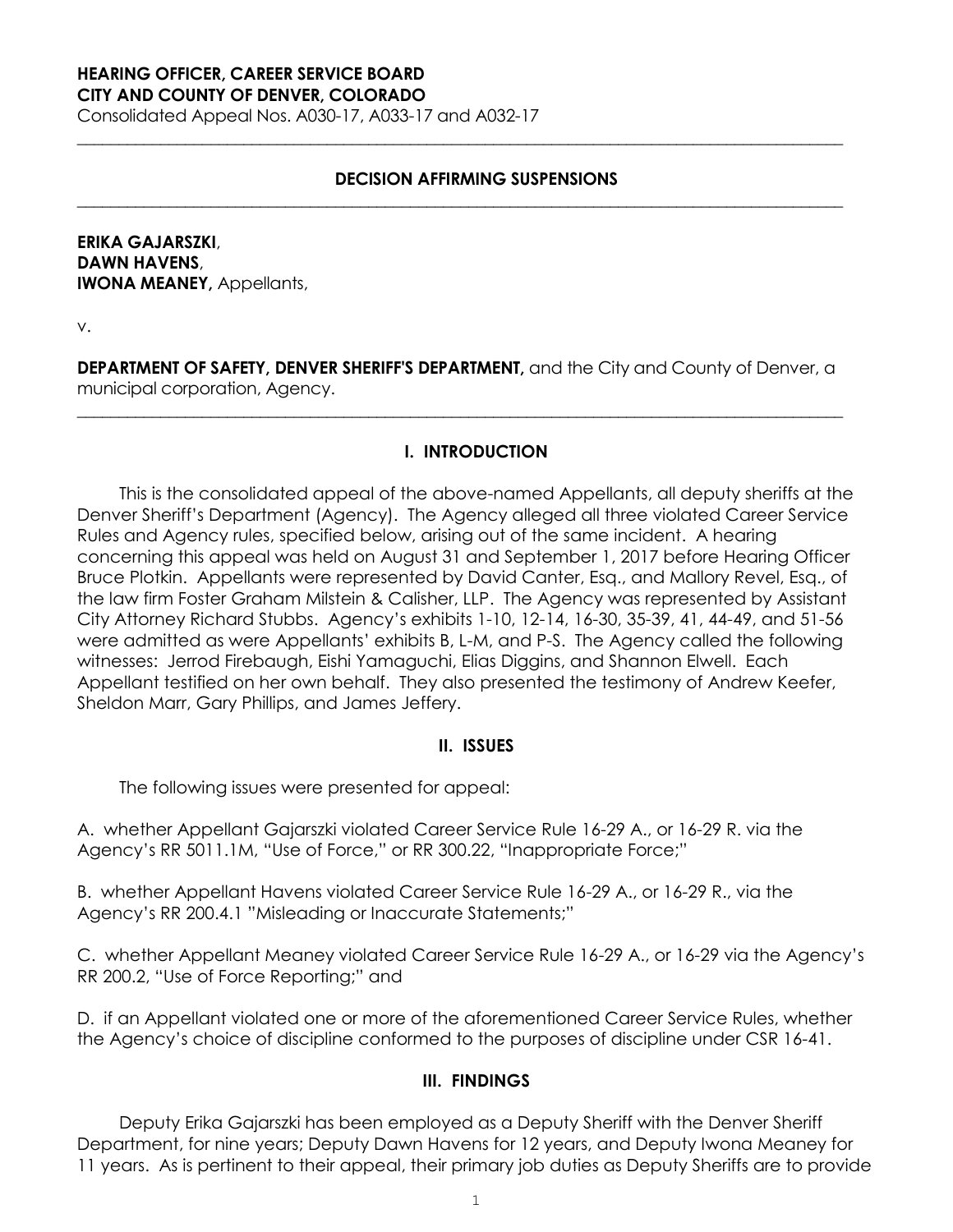care and humane treatment of detainees, and to adhere to Agency and Career Service Rules. Agency rules require every use of force on an inmate - not just excessive force - to be reported by every officer who used or witnessed the use of force no later than the end of that shift. [Exh. 5-9; Firebaugh testimony; Exh. 3-3]. Grabbing an inmate's hair to force the head to move is such a reportable use of force, and is not an approved use of force. [Elwell testimony; Diggins testimony; Exhs. 40, 41].

On November 18, 2016, the three deputies accompanied inmate SM into an elevator in Denver's Downtown Detention Center. Havens had taken SM through the remand process after SM's court appearance. SM began to hit her head on the wall and make suicidal statements. Havens's supervisor instructed her to take SM to see a nurse. Gajarszki joined them while Meaney followed with another inmate. While waiting for the elevator, SM, who was handcuffed, was cooperative.

Gajarszki and Havens held SM by each arm and accompanied her to the back of the elevator, to face the wall, as they are trained to do. Meaney told the other inmate, who was cooperative, to face a side wall, but Meaney kept her attention on SM. SM was reluctant to face the wall, and turned toward Gajarszki. Gajarszki and Havens told SM to face the wall and pushed her arms toward the wall without excessive force. SM initially complied, but then turned toward Havens who directed SM to face the wall. SM turned her head again toward Havens. The deputies again pushed her arms toward the back wall, and SM turned completely to the back wall as directed. SM started to turn her head toward Havens again, but barely. Gajarszki grabbed SM's hair at the back of her head, shook her head, and thrust her head twice toward the back wall, then held SM's head against the wall by the hair until the elevator arrived at their destination. [Exh. 1-10; Exh. 4]. Gajarszki released her hold on SM's hair, and directed SM, with an open hand on her head, to turn and walk out of the elevator.

When Gajarszki thrust SM's head a second time toward the back wall, Meaney, who had been watching from behind, gently placed her opened hand on Gajarszki's shoulder. Gajarszki ceased pushing on SM's head, then released SM's hair altogether when the elevator arrived seconds later. Meaney kept her attention on SM and did not turn back to the other inmate until the elevator arrived at its destination.

Havens filed an Offense in Custody (OIC) report the same day. She did not report Gajarszki's grabbing SM's hair and shaking her head, but simply wrote "we asked her to step to the back and face the wall she was refusing and trying to pull away so we placed her against the wall." [Exh. 10-1].

Gajarszki also wrote an OIC report the same day in which she acknowledged grabbing SM by the hair and using it to hold her head against the elevator wall. [Exh. 10-2]. Meany wrote her report three days later, after being instructed to do so by a supervisor. [Exhs. 10-3; 18-7].

Gajarszki was served with a contemplation of discipline letter on March 21, 2017. A contemplation of discipline meeting was held on May 3, 2017, which Gajarszki attended with her attorney. On May 24, 2017, the Agency served its notice of 10-day suspension on Gajarszki, signed by the decision-maker, former Civilian Review Administrator Shannon Elwell. [Exhibit 1]. The appeal followed timely on June 1, 2017.

Meaney and Havens were served with letters in contemplation of discipline on March 21, 2017, and attended separate contemplation of discipline meetings with their attorney on May 16, 2017. The Agency served notices of suspension on Meaney and Havens on June 5, 2017. signed by the Elwell [Exhibits 18; 14]. Meaney and Havens filed timely appeals on June 5, 2017, June 12, 2017, respectively.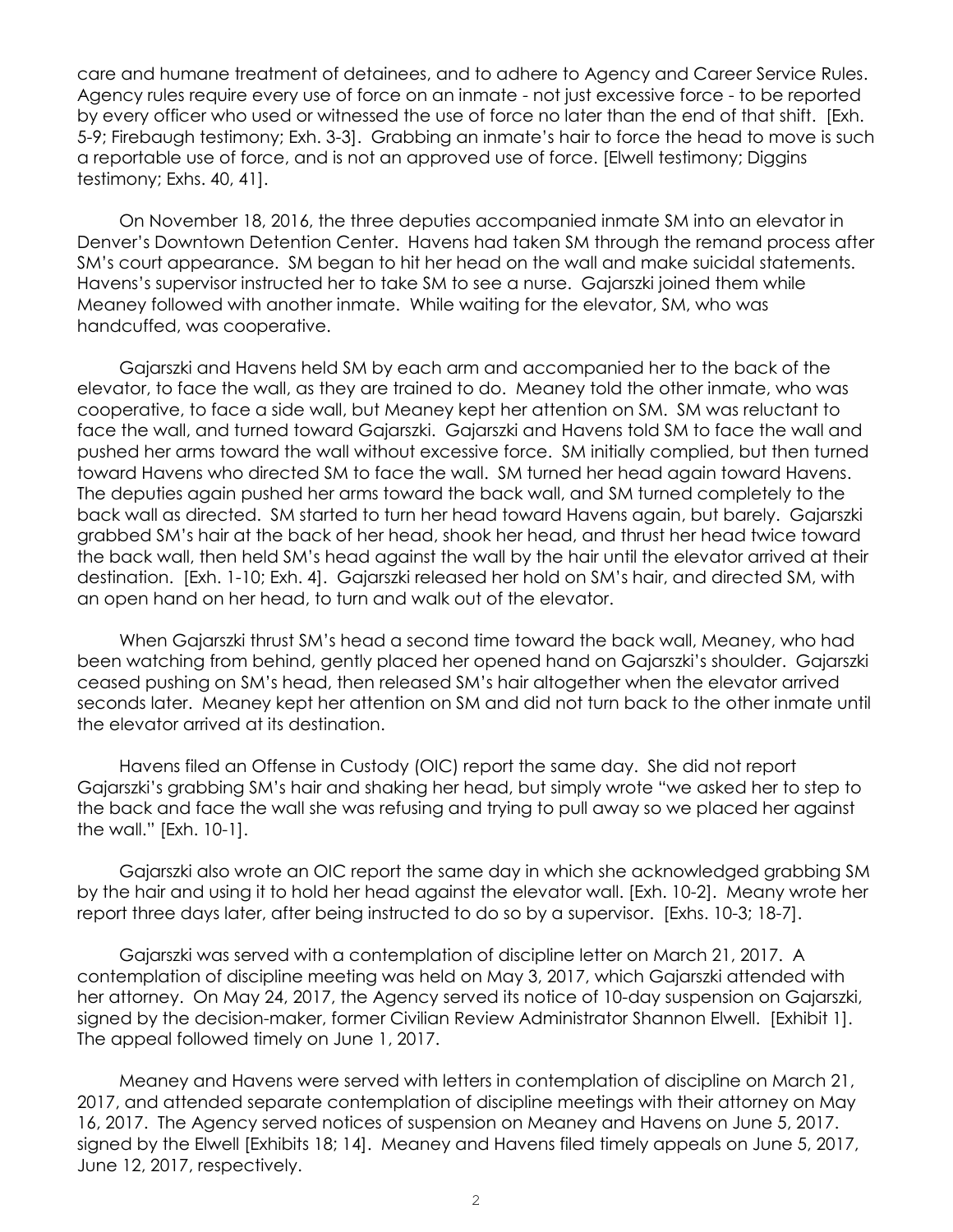## A. Jurisdiction and Review

Jurisdiction is proper under CSR §19-20 A.1.b.<sup>1</sup>, as the direct appeal of each Appellant's suspension. I am required to conduct a *de novo* review, meaning to consider all the evidence as though no previous action had been taken. Turner v. Rossmiller, 532 P.2d 751 (Colo. App. 1975).

## B. Burden and Standard of Proof

The Agency retains the burden of persuasion<sup>2</sup>, throughout the case, to prove the Appellants violated one or more cited sections of the Career Service Rules, and to prove the degree of discipline complied with CSR 16-41. The standard by which the Agency must prove each violation is by a preponderance of the evidence.

C. Career Service Rule Violations

## **1. CSR 16-29 A. Neglect of duty or carelessness in performance of duties and responsibilities. (Gajarszki, Havens and Meaney)**

To sustain a violation under CSR 16-29 A., the Agency must establish that Appellants failed to perform a known duty. In re Gomez, CSA 02-12 (5/14/12), *citing* In re Abbey, CSA 99-09, 6 (8/9/10). The only allegations by the Agency under this rule were that Appellants violated generally-stated duties under, respectively RR 5011.1M and 300.22 (Gajarszki), 200.2 (Meaney), and 200.4.1 (Havens).

When the only allegation under this rule is the Appellant neglected the same duty as stated under another, specified rule, then this rule becomes an impermissible redundancy of violations. In re Gordon, CSA 10-14, 2 (11/28/14); *see also* In re Wright, CSA 40-14, 7 (11/17/14). In the absence of a duty not already incorporated within another rule or order, no violation is found. *Id.*

## **2. CSR 16-29 R. Conduct which violates the Career Service Rules, the City Charter, the Denver Revised Municipal Code, Executive Orders, written departmental or agency regulations, policies or rules, or any other applicable legal authority.**

As it pertains to:

L

# **Denver Sheriff Departmental Rules and Regulations**

# **RR 300.19.1 – Disobedience of Rule (Gajarszki, Havens and Meaney)**

Deputy Sheriffs and employees shall not violate any lawful Departmental rule (including CSA rules), duty, procedure, policy, directive, instruction, order (including Mayor's Executive Orders), or Operations Manual section.

<sup>1</sup> New appeals filed by uniformed members of the Denver Sheriff Department are now filed under CSR 20 (effective Oct. 20, 2017), or the newest version of CSR 20 (effective January 10, 2018).

 $2$  Under both versions of CSR 20, Deputy Sheriffs now bear the burden of proof in disciplinary appeals.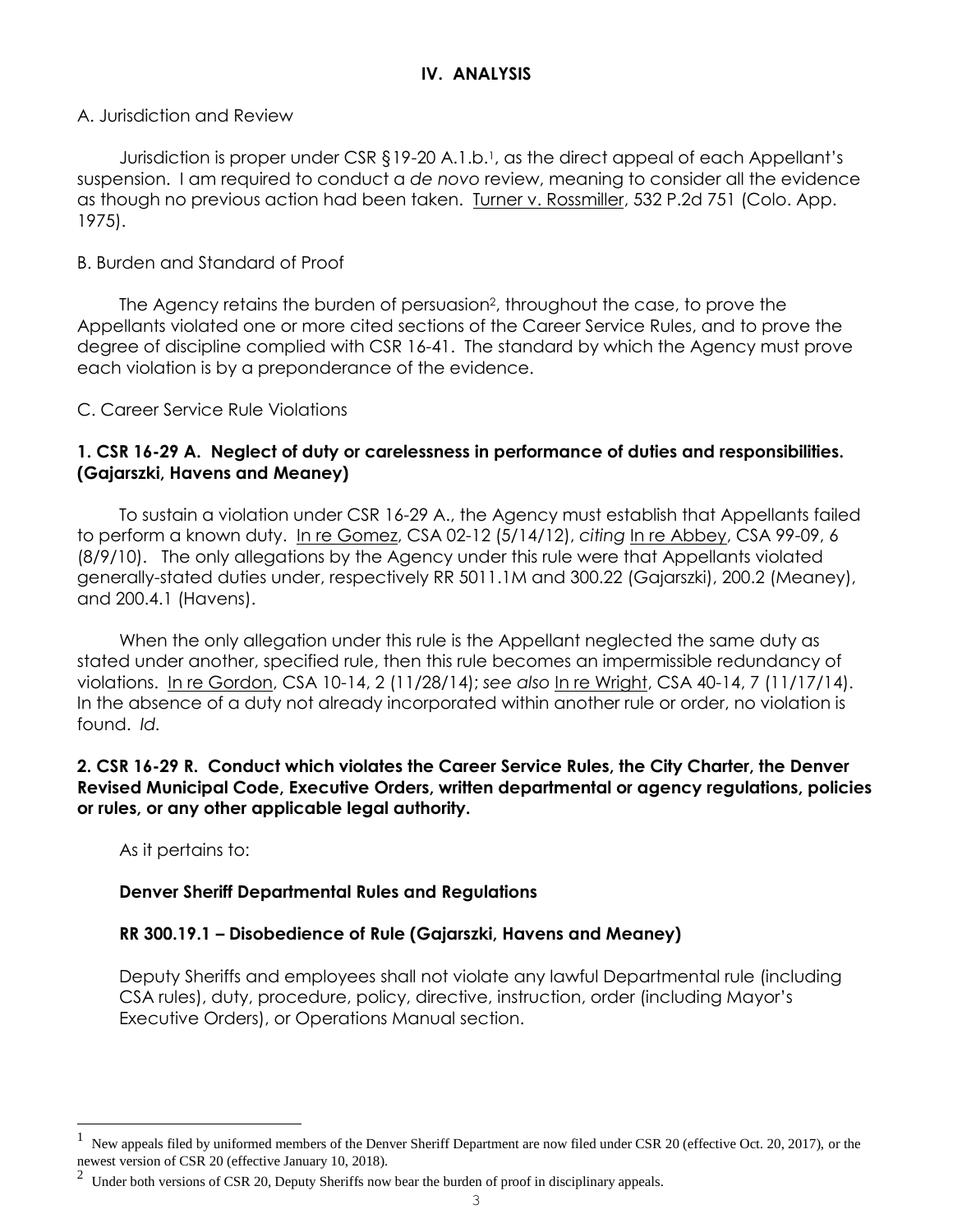### As it pertains to:

### **RR 5011.1M – Use of Force (Gajarszki)**

**… [t]he amount of force used will be reasonable and appropriate in relation to the threat faced to accomplish a lawful objective.** 

**… an officer shall use only that degree of force which is necessary…under the circumstances.**

**… there are many reasons a suspect/inmate may be resisting ... A person's reasoning ability… or emotional crisis, are some examples. An officer's awareness of these possibilities, when time and circumstances reasonably permit, should then be balanced against the facts of the incident facing the officer when deciding which tactical options are the most appropriate to bring the situation to a safe resolution.** 

**Law enforcement requires that at times an officer must exercise control of a … resisting individual … to protect the officer, other officers … from risk of imminent harm… Sound judgment and the circumstances of each situation will dictate the force option the officer deems necessary.** 

**…**

**The force option applied must reflect the totality of circumstances surrounding the immediate situation… Officers must rely on training, experience, and assessment of the situation in deciding an appropriate force option to be applied.** 

**The community expects and the DSD requires that peace officers use only the force necessary to perform their duties.** 

**…**

The use of force rule requires officers to assess the situation and use only the least force to achieve a legitimate law enforcement function. The Agency claimed Gajarszki's grabbing SM by the hair and shaking her head served no legitimate function, and was therefore excessive. Gajarszki claimed SM failed to obey an order to face the back wall and was a threat to spit on her or fellow officers, so controlling her head was imperative.

Contrary to Gajarszki's assertions, when she gave her report to the Internal Affairs Bureau (IAB), she acknowledged she had never dealt with SM before. "This is a person we do not know. We have no track record of what she is like; if she if violent, if she is not…" [Exh. 7-6]. Despite that acknowledgment, Gajarszki told IAB she grabbed SM's hair to avoid "the chance of her biting her [Havens] or spitting on her…" Since Gajarszki had little information about SM, other than having heard some banging and seeing a puddle of saliva, her concerns about biting and spitting are more likely after-the-fact justification rather than legitimate caution. Moreover, Gajarszki was not controlling SM's head as they entered the elevator; and, as they were leaving the elevator, Gajarszki let go of SM's head entirely, holding SM only by the arm, and seemed unconcerned about the possibility of spitting or biting by SM's uncontrolled head.

The above circumstances and video evidence suggest it was likely Gajarszki became fed up with SM's perceived non-compliance after SM turned her head twice, rather than acting out of concern about being bitten or spit upon. Also, SM had just tried to injure herself, and had difficulty focusing on officers' directions. Despite her restive state, SM had complied with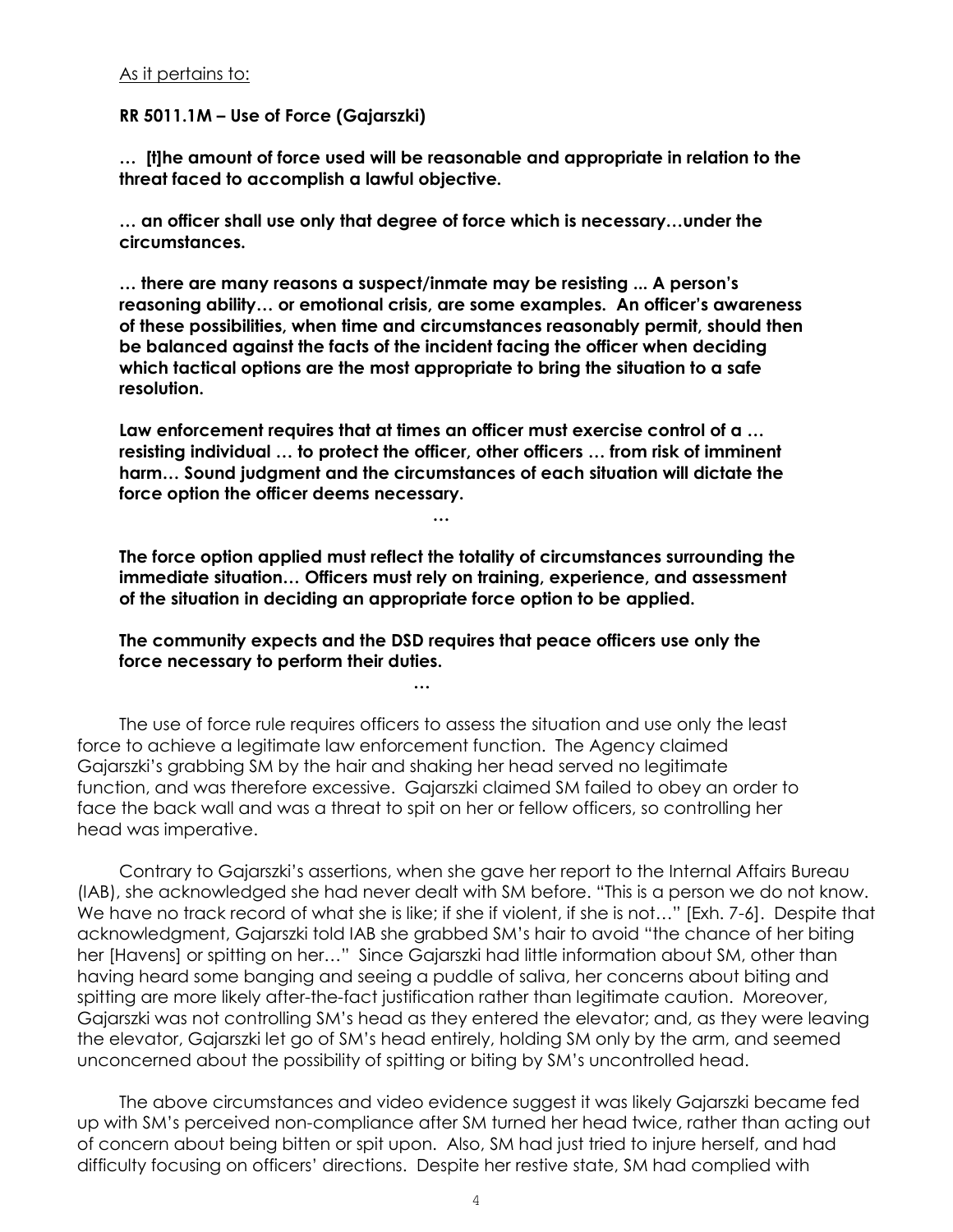directions to face the wall. She moved her feet and body toward the back wall when directed to do so by Havens and Gajarszki pushing her shoulders. Only her head turned toward first Gajarszki then Havens. Under those circumstances, a simple redirection of SM's head, if such was even necessary, would have sufficed to turn her head toward the back wall.

Together, these circumstances indicate the amount of force Gajarszki used on SM was neither reasonable nor appropriate, given the lack of credible threat posed by SM. The force used was not necessary under the circumstances, and did not take into account circumstances including such lack of threat, SM's fragile mental state, and SM's agitation. The Agency proved this violation by a preponderance of the evidence.

## **RR 300.22 – Inappropriate Force (Gajarszki)**

## **Deputy sheriffs and employees shall not use inappropriate force in … dealing with a prisoner.**

As stated above, Gajarszki claimed her use of force was justified by her concern that SM might bite or spit. For the same reasons as stated above, Gajarszki's concerns were unreasonable under the circumstances. (1) Gajarszki acknowledged she was unfamiliar with SM and therefore had not even heard second-hand reports of those concerns, had not observed SM spitting or biting. <sup>3</sup> (2) Tellingly, after shaking SM's head by the hair, Gajarszki can be seen letting go completely of SM's head, and holding only her arm, seemingly unconcerned about the prospect of an unhygienic assault, as Gajarszki looked straight ahead and no longer at SM. [Exh. 4 @ 14:33:42-43]. (3) Shaking an inmate's head by the hair with force is neither taught nor approved by the Agency, according to a Division Chief who had also run the cadet training academy. [Diggins testimony].

Appellants presented testimony of Deputies Keefer, and Marr who suggested that hair grabbing may be permissible to avoid spitting. Their testimony was unpersuasive since they all addressed spitting as a hypothetical situation which was not present. That SM became sick and spit into a waste basket provides no basis to reasonably believe she later presented a threat to spit at the deputies in the elevator. Consequently, it was inappropriate force for Gajarszki to grab SM's hair and shake her head when no credible threat existed.

# **RR 200.4.1 – Misleading or Inaccurate Statements (Havens)**

L,

## **Deputy Sheriffs and employees shall not knowingly make a misleading or inaccurate statement relating to their official duties.**

The Agency alleged that, while Havens filed a report as is required by RR 200.2, [see above; Exh. 10], she knowingly made a misleading or inaccurate statement in her report by omitting any reference to Gajarszki's use of force on SM. Havens responded (1) she did not believe she was required to report on anyone's actions other than her own [Exh. 8-22]; Havens testimony], and (2) she did not believe Gajarszki used inappropriate or excessive force and (inferrably) therefore had no duty to report it.

1. Duty to report. Several Agency rules and its training establish it was part of Havens's official duties to report the use of force by another officer. (a) The Agency's use of force policy

 $3$  Gajarszki reported when she arrived to assist with SM, she "saw saliva on the floor... thus I assumed [SM] had spit on the floor, and that perhaps she even had an illness like Hepatitis C." [Exh. B-1]; however she never stated a basis for these assumptions other than having also heard banging from the elevator, and Havens, who was with SM before Gajarszki arrived, observed that after SM banged her own head against the wall, "started spitting on the floor as if she was gonna throw up." Havens gave SM a trash can in case she threw up, but never mentioned being concerned about SM spitting at anyone. [Exh. 10-1; Havens testimony].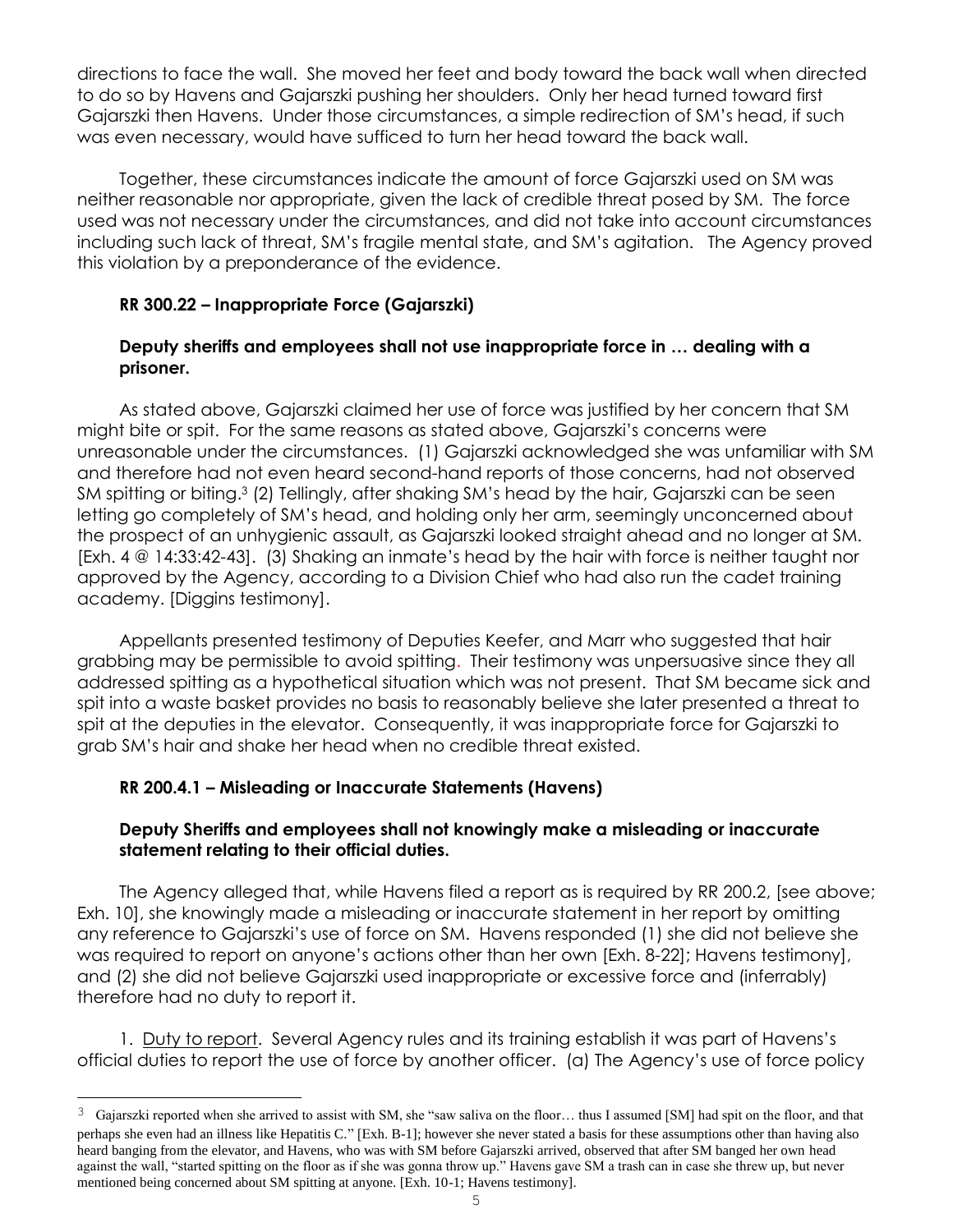requires reporting the use of physical force, including open hand or closed hand contact, even when such force is unlikely to result in serious physical injury [Exh. 5-9, 5-10]. (b) Departmental Order 1115.1A, "Reporting System" established the policy for submission of written reports. [Exh. 41-1]. It requires reports must be completed by any officer who witnessed or participated in a use of force no later than the conclusion of that shift. [*Id* at 2]. The report must contain "a detailed chronological description of the incident," and must "provide a complete depiction of the incident to include actions both taken and observed." [*Id* at 3]. Finally, the rule requires officers to be familiar with the requirements therein and to comply with them. [*Id* at 5, 6].

In addition to the requirement, by rule, to report observed use of force, the Agency teaches and regularly reinforces the duty to report the use of force, including the duty to report the use of force by another officer, from the time a cadet enters the Agency's training academy. [Exh. 42-2; 42-4; 31-3; 32-5; 33-5; 34-5; 35-3; 36-5; 37-5; 38-5; 39-6; 40-1; 40-6; 41-1; 41-2; 41-3; Yamaguchi testimony]. Given the Agency's repeated and frequent training on the subject, it is more likely than not Havens understood her obligation to report even an observed use of force.

2. Whether observed force was excessive. Gajarszki grabbed SM's hair and used it to shake SM's head with force, forward and back and side-to-side. Such force was closed-hand contact unlikely to result in serious physical injury, and therefore met the definition of a

reportable use of force under both D.O. 5011.1M and 1115.1A. The report of such use of force must contain a complete depiction of the use of force. [See above].

Havens acknowledged seeing Gajarszki grab SM's hair. [Exh. 8-7, 8-17], and the video evidence affirms Havens looked directly at Gajarszki using SM's hair to shake her head. [Exh. 4 @ 14:33:28-36]. The above reporting requirements, along with Havens's observation of Gajarszki's use of force, required Havens to report it. [*See also* In re Lewis, CSB 51-14A (11/9/15)].

Havens's claim that Gajarszki held SM by the hair only to avoid spitting or biting, is unrelated to her duty to report in detail Gajarszki's use of force. Moreover, in the video recording of the incident, Havens is seen "getting in the face" of SM, seemingly unconcerned about the possibility of being spit on or bitten as she claimed. [*Id.*]. As stated above, the repeated and frequent training on the duty to report makes it more likely than not that Havens knew to report, in detail, Gajarszki's use of force. Her failure to do so was misleading or inaccurate reporting in violation of RR 200.4.1.

## **RR 200.2 – Use of Force Reporting (Meaney)**

## **Deputy Sheriffs and employees who use force or witness the use of force shall immediately report the use of force to a supervisor and complete a written report.**

Following her observation of Gajarszki's pulling SM's hair, Meaney did not file a use of force report by the end of her shift, as required by this rule. Meaney later acknowledged she was mistaken in assuming no report was required regarding Gajarszki's use of force on SM. [Elwell cross-exam]. At the time, she did not believe Gajarszki's grabbing and shaking SM's head by the hair was a reportable use of force. [Meaney testimony]. She believed SM's verbal refusal to comply with instructions to face the wall justified Gajarszki's actions because no pain was inflicted, because "it totally worked" to halt SM's refusal to comply, and because she believed she was responsible for writing a use of force report only if she was the one using force ("handson"). [Meaney testimony].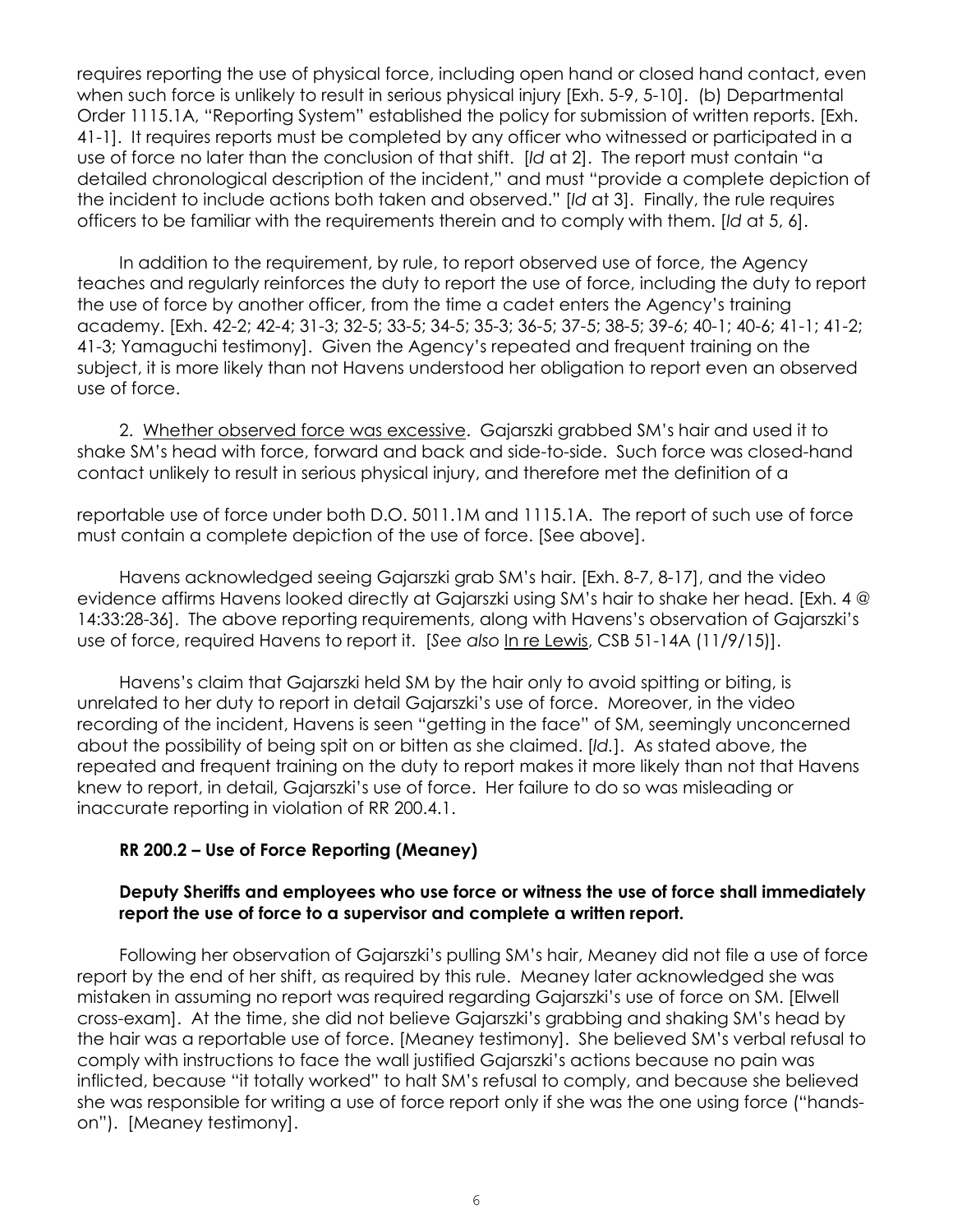As to Meaney's explanations concerning SM feeling no pain and the efficacity of Gajarszki's hair-pulling technique, <sup>4</sup> neither justifies the failure to comply with the plain requirements of several Agency rules requiring witnesses to the use of force to file incident reports immediately or, at latest, before the end of their shift. [Exh. 41-1, 2, 3, 5, 6; 5-9, 10; Yamaguchi testimony]. It was evident in the video recording that Meaney observed Gajarszki grab and pull SM's hair.

As to Meaney's assertion that observing the use of force does not require reporting it, Agency rules plainly require it. [Exh. 5-9; 6-100; *see also* Departmental Order 115.1A.]. Moreover, grabbing an inmate's hair and pulling it falls within the range of actions that constitute a reportable use of force under Agency rules. [*Id.*]. Thus, an officer who observed, but failed to report, another officer grabbing and pulling an inmate's hair violates this Departmental rule. The Agency proved this violation by a preponderance of the evidence.

## *V***. DEGREE OF DISCIPLINE**

The purpose of discipline under the Career Service Rules is to correct inappropriate behavior if possible. Appointing authorities are directed by CSR 16-41 to consider the severity of the offense(s), the employee's past record, and the penalty most likely to achieve compliance with the rules.  $[CSR & 16-41]$ . The measure of these considerations is whether the penalty assessed is within the range of penalties that could be imposed by a reasonable and prudent administrator, or is clearly excessive. In re Ford, 48-14A, 8 (CSB 9/17/15).

## **A. Seriousness of the proven offenses**

### 1. Gajarszki.

L

Elwell determined that, under the Agency's disciplinary matrix, there were both mitigating and aggravating circumstances. [Exh. 1-12]. Elwell found the following factors were aggravating.

"Gajarszki Kusa's<sup>5</sup> actions escalated the situation and created a risk of further incident to all of the parties involved." [*Id.*]. It was uncertain to what this accusation applied. Taken alone, it is insufficient notice of wrongdoing or risk thereof to constitute aggravation.

"Deputy Gajarszki Kusa's hair pull and subsequent escalation of the situation caused actual harm to the Department and City in the form of potential civil liability." First, while it was apparent that pulling SM's hair was excessive, there was neither an explanation nor apparent evidence of how the "situation" was "escalated." Second, it is unenforceable doublespeak to conclude that "potential civil liability" creates "actual harm" to the City. Third, even assuming the intent of the previous sentence was that Gajarszki's hair pulling subjected the City to potential liability, there was no evidence of actual or potential harm, no evidence SM experienced pain, no evidence SM complained about the incident, and no medical report of harm. In short, if there was any potential for liability, the risk was extremely remote as no evidence supported a finding of such risk.

Next, the Agency found the following was a factor in aggravation. "Furthermore, the circumstances of the incident are not favorable to Deputy Gajarszki, as there was absolutely no need to use force whatsoever, let alone non-departmentally approved or taught force on a

<sup>&</sup>lt;sup>4</sup> The evident danger in accepting Meaney's assertion - "it totally worked" - is that such justification of the ends by use of the means would also justify punching, pain-compliance holds, or the use of lethal force when none of them complies with the Agency's requirements to use the **least** amount of force to effect compliance with a **lawful objective**. Neither requirement was served by Gajarszki's hair pulling.

<sup>5</sup> Appellant Gajarszki was referred to as "Gajarszki Kusa" in her notice of discipline, but chose only "Gajarszki" at hearing.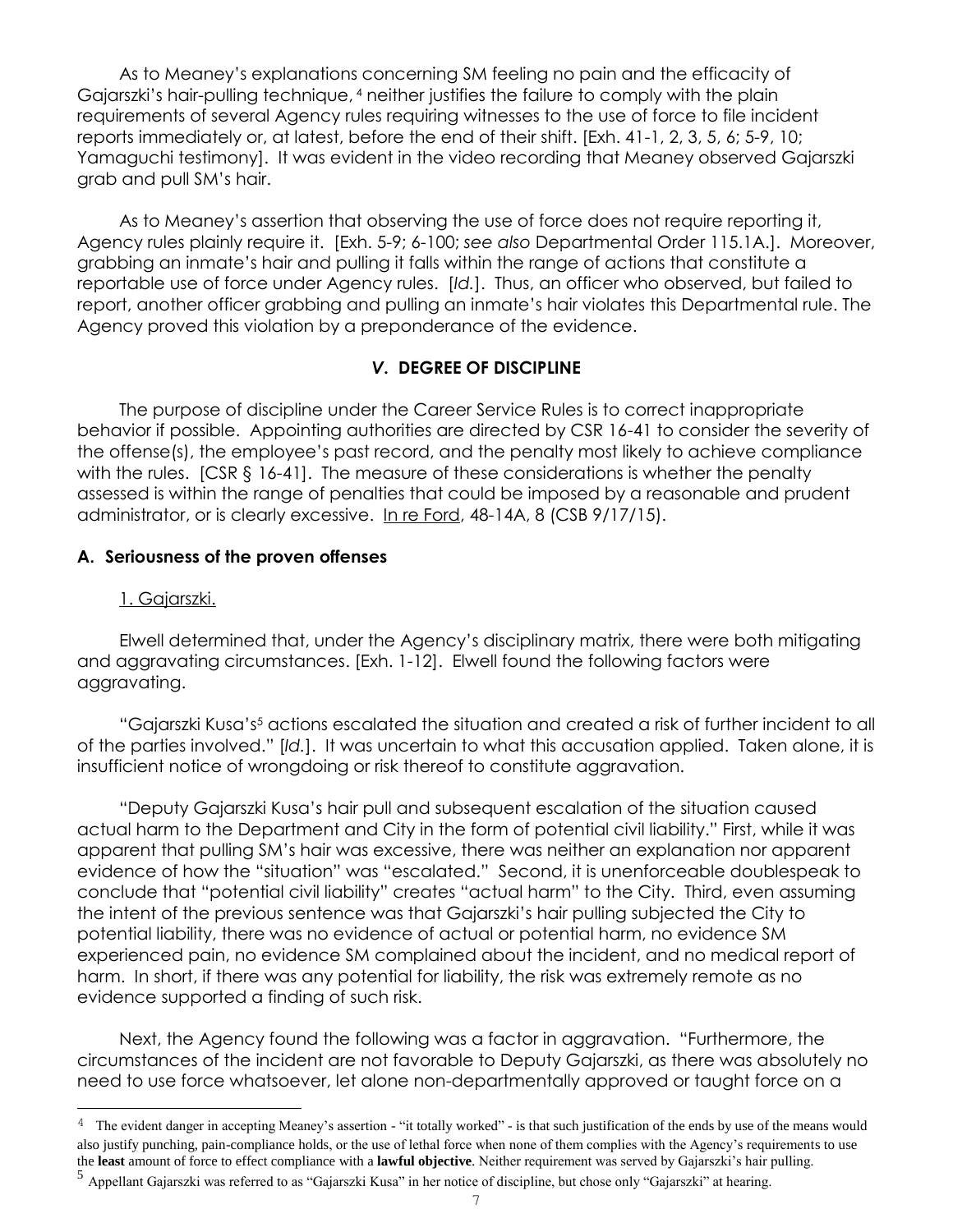vulnerable inmate." While the Agency's evidence proves Gajarszki used more force than was required under the circumstances, hair pulling, or hair pulling on a mentally unstable inmate are not, per se aggravating circumstances. Nonetheless, the discipline here is consistent with a highly-similar case, In re Romero, CSA 28-16 (9/9/16), *aff'd* In re Romero, CSB 28-16A (6/15/17), in which a deputy, frustrated by a mentally unstable inmate who had just kicked her clothes toward the deputy, grabbed and pulled the inmate's hair. Romero, who had an otherwise excellent record as did Gajarszki, received a 10-day suspension.

Lastly, the Agency found the following factor was aggravating. "Deputy Gajarszki Kusa's conduct also jeopardized the Department's Mission and Guiding Principles." [Exh. 1-12]. This is a conclusion without a basis.

In sum, the Agency's claim of aggravating factors was unsubstantiated. Taken alone, the act of grabbing an inmate's hair and using it to shake the inmate's head without the need to control the inmate might justify the assessment of a 10-day penalty by a reasonable and prudent administrator. However, the Career Service Rules require more than considering the incident out of context. Our rules require consideration of the employee's past record along with the likelihood of reform. [*See* CSR 16-41; *see also* In re Ford, CSB 48-14A, 8-9 (12/17/15); see also Khelik v. City & Cty. of Denver, No. 15CA0832 (Colo. App. July 21, 2016). In the absence of establishing any basis for aggravation, including the employee's past record and likelihood of reform, no more than the presumptive penalty should be assessed. <sup>6</sup> The Agency's election of the degree of discipline was aligned with that assessment.

The Agency acknowledged mitigating factors including her performance evaluations, and lack of discipline during her nine-year employment in the Agency.

#### 2. Havens.

L

Elwell deemed Havens's omission from her report "impacted the 'department's integrity and ability to protect itself from potential future liability." [Exh. 14-9]. The evidence did not support these conclusions. There was no evidence of any impact on departmental integrity. The Agency produced no evidence indicating even a remote possibility of liability beyond the statement itself. These conclusory statements fail to establish aggravation.

In finding Havens's conduct fell under the Agency matrix Category D violations, Elwell determined Havens's omission of Gajarszki's use of force from her OIC report was "substantially contrary to the guiding principles of the Department or that substantially interferes with is mission, operations, or professional image, or that involves a demonstrable serious risk to deputy sheriff, employee, or public safety." In comparison, a Category C violation describes "conduct that has a pronounced negative impact on the operations or professional image of the department or on relationships with other deputy sheriffs, employees, agencies or the public."

Whether Havens's omission fell more within Category D than C was a subjective assessment, but one to which the Agency is entitled to some deference. To wit: the failure to report excessive force by another officer prevents the Agency from properly investigating and correcting those behaviors. That interference may be said to have a "pronounced negative impact" on that aspect of Agency operations (investigating internal wrongdoing). The same omission may equally describe a "substantial interference" with such operations. One interpretation is not more accurate than the other.

 $6$  Not alleged by the Agency, but notable as part of the seriousness of Gajarszki's violations, was that her actions caused Meaney to stop paying attention to the inmate she was guarding. It appeared the other inmate was not a threat, but Gajarszki's unnecessary force could have created a security issue by drawing Meaney's attention away from a potentially violent inmate.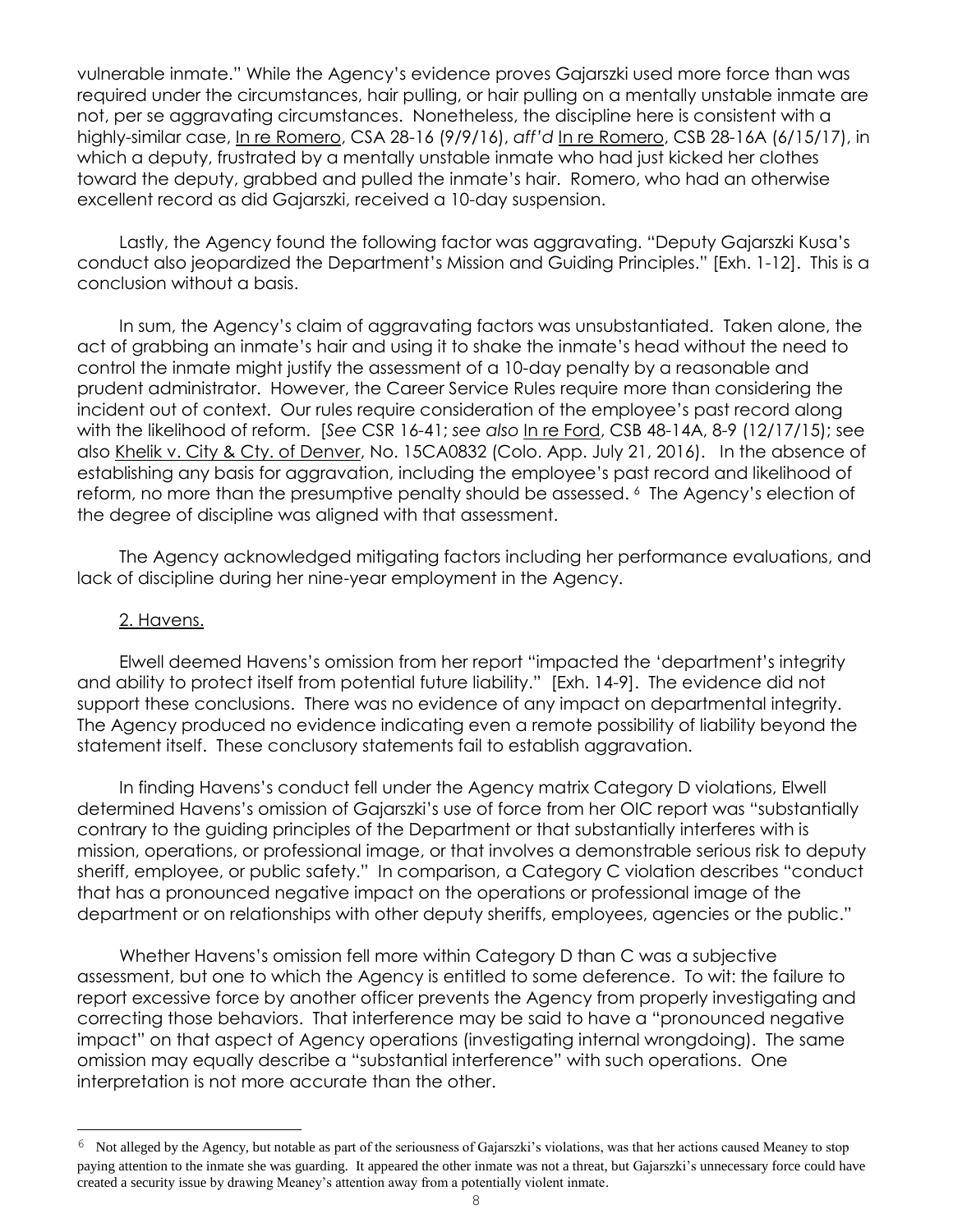Elwell also concluded Havens omission in her reporting was an aggravating factor as it "jeopardized the Department's Mission and Guiding Principles" [Exh. 14-10], without establishing a nexus between the two, or even identifying what part of the Agency's mission or guiding principles were jeopardized. [Exh 14-10]. Also in aggravation, Elwell determined Havens training and experience should have made her aware of the requirement to report the use of force as a witness. However, nothing in this allegation suggests any factor in aggravation beyond the rule violation itself.

Lastly, Elwell determined "her culpable state indicates an attempt to avoid reporting her fellow deputy's misconduct and her attitude indicates an utter lack of acceptance of responsibility." [Exh. 14-10]. To the extent the first clause suggest deceit, none was charged and may therefore not be used as an aggravating factor. [*See* In re Rocha, CSB 19-16A, 7 (3/16/17)]. As to a lack of responsibility, the evidence, as noted below, was insufficient to determine whether Havens is likely to reform, rather than assuming she will not.

#### 3. Meaney.

Meaney failed to report Gajarszki's use of force as required by Agency rules. She did not file a report until ordered to do so three days later. The Agency determined her failure to file a required use of force report fell under its matrix Category C. As noted above, Category C violations define conduct as having "a pronounced negative impact on the operations or professional image of the department or on relationships with other deputy sheriffs, employees, agencies or the public."

As noted by Elwell in the notice of discipline, the duty to report use of force is "essential for the Agency to control the application of force and ensure accountability." For that reason, the failure to report excessive force is more egregious than the failure to report force employed within the Agency's policy.

#### **B. Prior Record**

#### 1. Gajarszki.

Gajarszki had no prior disciplinary actions in her nine years as a deputy sheriff. Her annual reviews were positive.

#### 2. Havens.

Havens had no prior discipline in her 12 years with the Agency. She has a record of positive work evaluations.

#### 3. Meaney

Meaney had no prior discipline in her 11 years with the Agency. Her work reviews were positive.

#### **C. Likelihood of Reform**

#### 1. Gajarszki.

Gajarszki denied wrongdoing throughout the investigation and appeal. Thus, it remains unknown to what extent she could and would reform.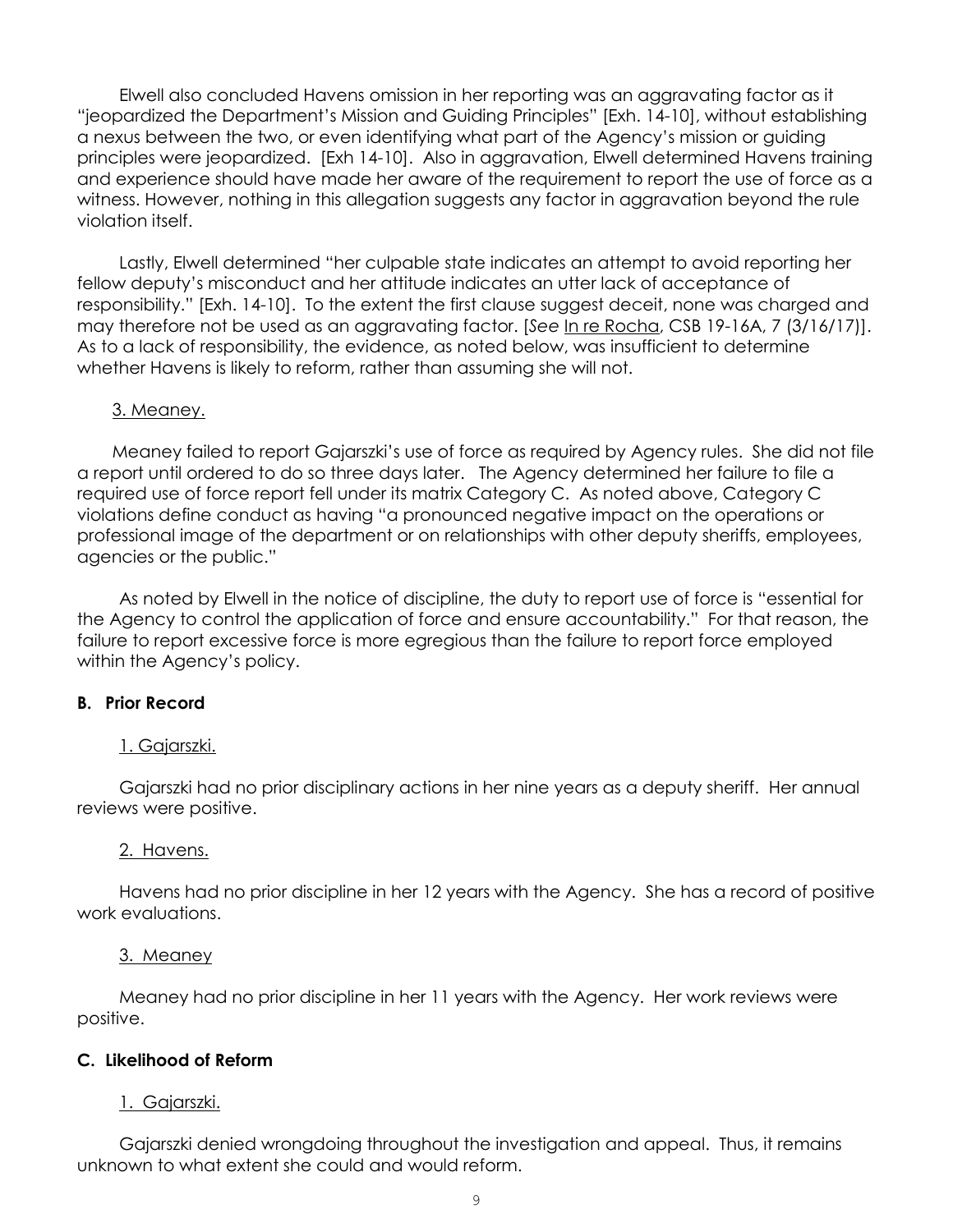## 2. Havens.

Twice, Havens stated the purpose of the use of force report as it relates to the actions of another officer is "they're wanting us to try to throw everbody under the bus. I get it" [Exh. 8-15] and she clarified at hearing "the way things are going today with this department, that everybody is trying to throw everybody under the bus, that is what I was trying to say." [Havens testimony at 11:51:50].

This unfortunate response demonstrates a belief that appears to persist among some in the Agency, that reporting witnessed unlawful force is ignoble. The Agency has a legitimate interest in correcting that misperception. Investigations into wrongdoing, including the excessive use of force, may successfully change such perceptions only by eliciting the truth and holding those who engage in wrongdoing, whether purposefully or ignorantly, accountable. The still-persistent attitude that it is wrong to report wrongdoing prevents access to the truth and therefore prevents meaningful change.

Havens's twice-repeated statement with the evident inference that reporting wrongdoing is itself wrong, leaves it tenuous whether she appreciates the legitimate concerns of the Agency and whether she is willing to reform.

## 3. Meaney

Meaney acknowledged she was wrong not to have reported Gajarszki's use of force and apologized for it. [Elwell cross-exam; Meaney cross-exam]. There was no evidence indicating Meaney would be unable or unwilling to amend her failure to report witnessed uses of force.

# **D. Conclusions regarding the Agency's election of the degree of discipline.**

# 1. Gajarszki.

While Gajarszki's employment history would entitle a decision-maker to consider a mitigated penalty, the election of the presumptive 10-day penalty under the Agency's penalty matrix does not run afoul of the range of penalties which would be assessed under the Career Service Rules - that penalty which falls within the range of reasonable alternatives available to a reasonable and prudent agency administrator. In re Economakos, CSB 28-13, 2 (3/27/14).

## 2. Havens.

Having determined the Agency's election of what category of discipline to assess was proper within its disciplinary matrix, I am obligated to uphold the Agency's imposed discipline if it is within the range of alternatives available to a reasonable and prudent administrator. Economakos*; see also* Adkins v. Division of Youth Services, Dept. of Institutions, 720 P.2d 626, 628 (Colo.App.1986). The Agency's election of a 10-day suspension did not infringe on this measure of discipline. Based on Havens's stated distain for the legitimate function of corrective discipline, the Agency would have been within its rights to assess a more significant penalty.

## 3. Meaney.

The Agency's findings, above, regarding the seriousness of Meany's failure to report, along with its consideration of her otherwise positive history and acknowledgment of wrongdoing comport with the objectives and measures of the Career Service Rules, to assess discipline that is